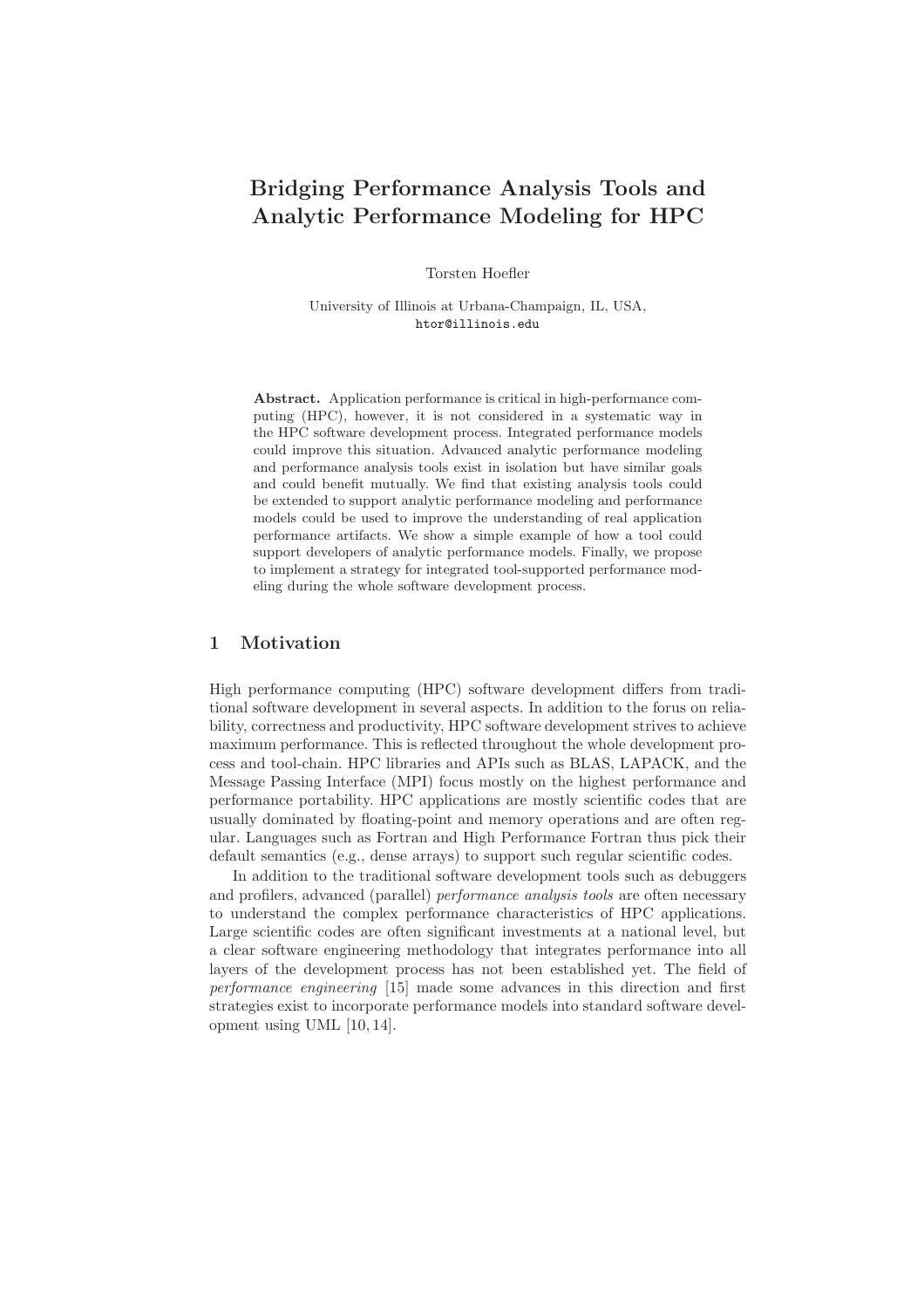## 2 State of the Art

We advocate the idea that performance should play a central role in software development and maintenance. This means that expected performance of codes or parts of codes are expressed as analytic performance models. The development and maintenance of such models should be supported by *tools* that become an essential part of HPC software development and maintenance.

In this position paper, we point out that both, performance tools and performance models, exist separately and could be combined to improve HPC software development. We begin with an (due to space limitations incomplete) overview of the state of the art techniques for performance modeling, which is followed by a similar discussion for performance analysis tools.

#### 2.1 Overview of Analytic Performance Modeling

Performance modeling is important for many aspects of HPC. It has been used to compare system performance, validate large system installations (acceptance testing), for routine tests during the lifetime of a computer system to detect anomalies and degradation, to guide hardware-software co-design, to guide reengineering of large applications, to optimize schedulers and batch systems, and to predict costs to solve a particular scientific problem. Performance models are generally less accurate than actual benchmark studies but allow predicting performance on different systems.

Alam and Vetter propose code annotations, called "Modeling Assertions" [2] that combine empirical and analytical modeling techniques and help the developer to derive performance models for his code. Kerbyson et al. propose a performance modeling approach [11] that is based on manually developed human expert knowledge about the application. Those modeling techniques rely on empirical execution of serial parts on the target architecture and are usually applied to stable codes which limits their usefulness during software development. Snavely et al. uses an application's memory access pattern and processing requirements to predicts its performance on a target architecture [16]. This approach relies on memory profiles of the application and automated, simulation-based prediction. Hoefler et al. define strategies to trade the accuracy and complexity for modeling the performance of Message Passing Interface implementations [7].

Several other research works, such as [9], use analytic performance modeling to understand the performance characteristics of different codes or to guide optimizations.

Analytic performance modeling of scientific codes is usually performed in three phases:  $(1)$  identify the performance-critical input parameters,  $(2)$  formulate and test a hypothesis about the performance as function of the performancecritical input parameters, and (3) parametrize the function. Empirical modeling strategies that benchmark parts of the code (kernels) on the target architecture are often employed to maintain human-manageable performance models. Steps (2) and (3) of developing analytic performance models are often performed with the help of performance tools even though performance tools do not offer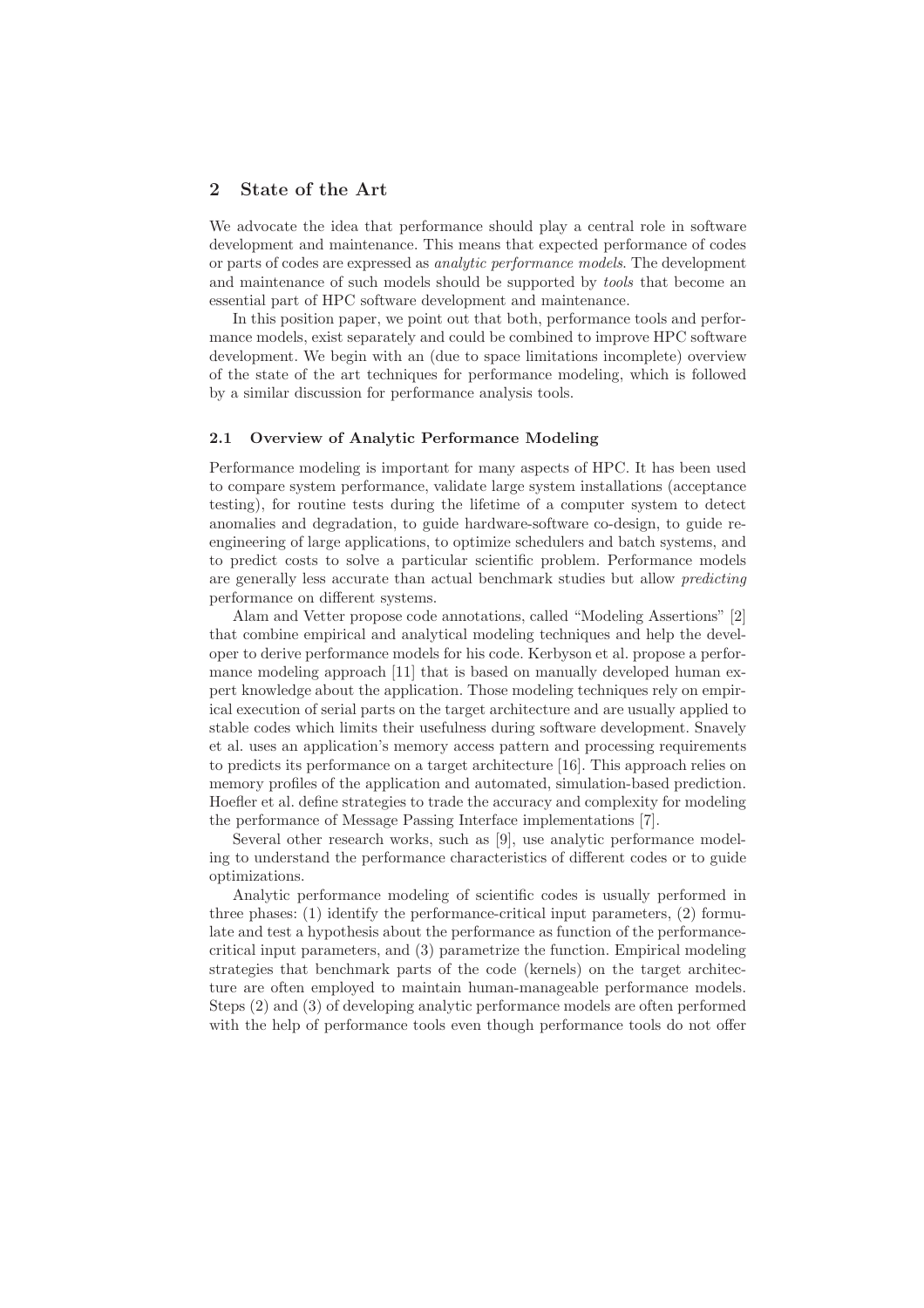explicit support for the modeling workflow. Analytic performance models strive to capture the applications' performance characteristics in a human-understandable form.

#### 2.2 Overview of Performance Analysis Tools

Performance tools are an integral part of the HPC ecosystem. They allow deep insights into the behavior of machines and their performance by displaying the performance characteristics of executed applications. Tools allow us to find bottlenecks and tune applications. They can also guide re-engineering of applications and they are often used to collect the data to design application models.

HPCToolkit [1] provides a framework for measurement and analysis of program performance, collects call path profiles, and can display hierarchical spacetime diagrams. Periscope [5] monitors performance online and uses a distributed search to detect performance bottlenecks automatically. This approach omits time-and space-intensive offline trace analysis and allows the specification of "performance properties" to check during runtime. The TAU project [13] offers multiple tracing, profiling, and analysis tools to collect and analyze performance data of large-scale parallel applications. Vampir [12] uses the Open Trace Format and supports the visualization of performance traces and profiles. Scalasca [4] is targeted at large-scale architectures and offers scalable performance views and analyses.

In general, performance tools strive to guide performance analysis by displaying performance behavior. This enables users to understand the performance characteristics. Advanced analysis tools try to support users by pinpointing possible performance bottlenecks, hotspots, or other potential problems. Fully-automated tools are often imperfect and allow some guidance (such as Periscope's "performance properties") to be specified by the user. Performance tools strive to extract performance properties of applications that enable users to understand application performance.

We now discuss how performance tools and performance-models could be combined to benefit the software development process.

## 3 Combining Performance Tools and Analytic Modeling

We showed in the previous section that there already exists some overlap between performance analysis tools and analytic performance modeling. Analytic performance modeling can be seen as top-down approach where the user formulates an expectation based on an algorithm or implementation and tries to validate and parametrize it to predict performance. Performance analysis tools can be seen as a bottom-up approach that records performance artifacts and strive to trace the artifacts back to the original implementation or algorithm.

It is now obvious that performance analysis and analytic performance modeling can benefit from each other. Performance tools could use analytic performance models to filter the displayed information or even to pinpoint possible problems automatically and during runtime. Creating analytic performance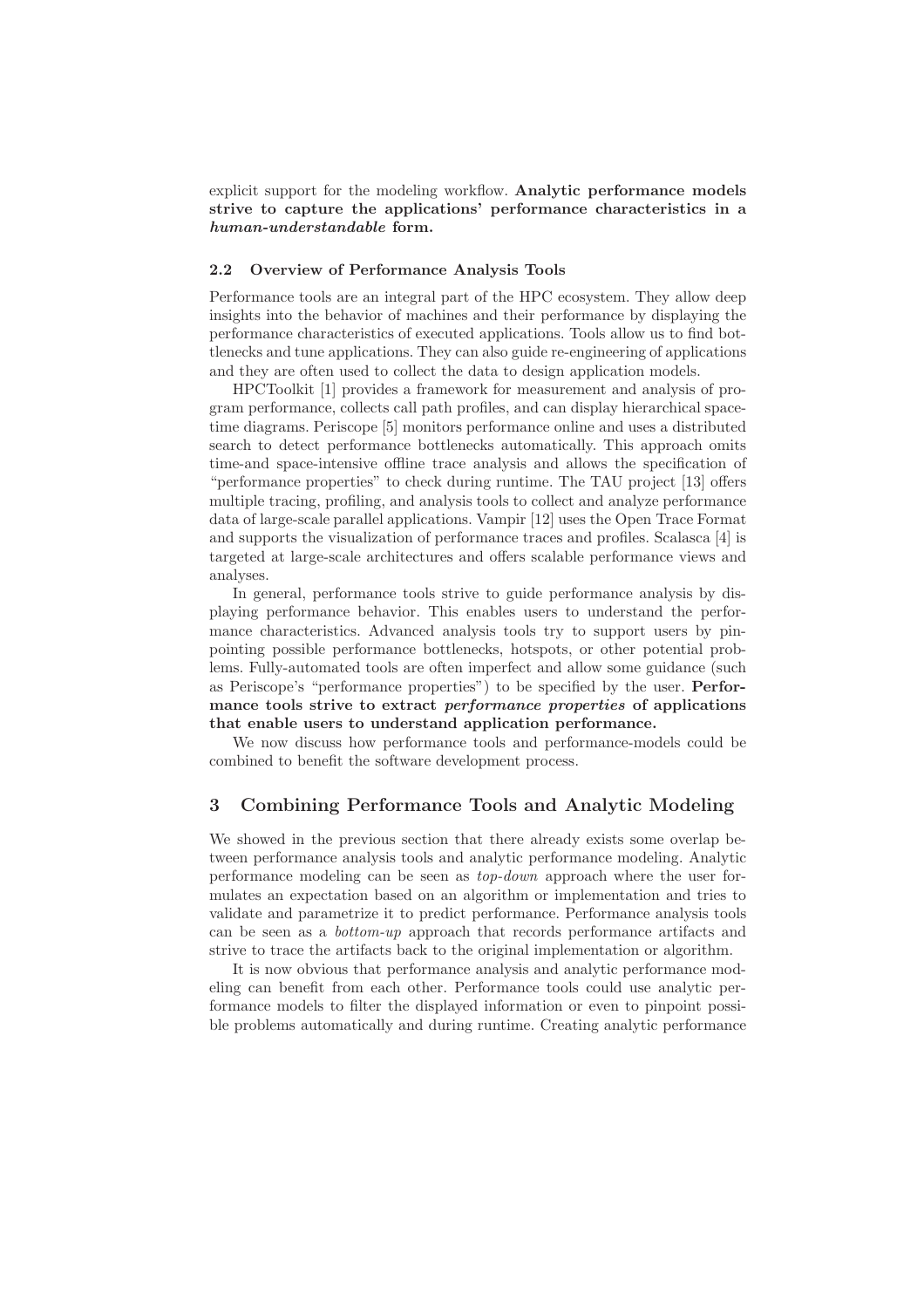

Fig. 1. Comparison of Performance Modeling and Performance Analysis Approaches

models could benefit largely from effective tool support that could automatize the benchmark and fitting cycle. Both scenarios require human input of an initial model and model inputs (performance-critical input parameters). However, such models are often easy to derive and already used in algorithm design.

We now describe the first option, i.e., how a performance analysis tool could assist users in deriving performance models. For this, we propose a possible work-flow based on tools and human input.

The first step would be to identify performance-critical input parameters. This has to be done by an application expert. Performance-critical input parameters (called critical parameters in the following) are for example the dimensions of the simulated system or parameters that influence convergence. Other parameters, such as initial starting values (e.g., heats or masses) might not change the runtime of the algorithm and are thus not critical in performance models. More complex parameters such as the shape of the input systems need to be approximated into a single value by the application expert.

The set of critical parameters could now be used by a static analysis framework to identify the propagation though the code. This could help to guide the user through the second step, the identification of *critical blocks* which exhibit similar performance characteristics. This often means identifying parts of the call-tree for which the runtime can be modeled by a single analytic expression.

The third step requires the user to define abstract parametric models for the performance of each code block. For example, the user can specify that the expected runtime of a matrix-matrix multiplication is  $T_{MM} = a+b \cdot (c \cdot N)^3$  where  $N$  is the size of the matrix (a critical input parameter), and a,b,c are parameters that depend on the performance characteristics of the implementation and the target machine. Such performance expectations are often low-order polynomials or simple logarithmic functions and a tool could support the user with predefined functions. Additionally, a tool could support modeling of caches by predefining segmented functions, such as  $T_{MMc} = a + min\{C_N, N\} \cdot b_1 \cdot (c_1 \cdot N)^3 +$  $max\{\widetilde{N}-\widetilde{C}_N,0\}\cdot b_2\cdot (c_2\cdot N)^3$  where  $C_N$  specifies the number of elements  $x\cdot N$  that can be stored in fast cache-memory. The variables  $b_1$  and  $c_1$  model the in-cache execution and  $b_2$  and  $c_2$  out-of-cache execution. Such simple transformations can easily be extended to deeper memory hierarchies and supported by tools.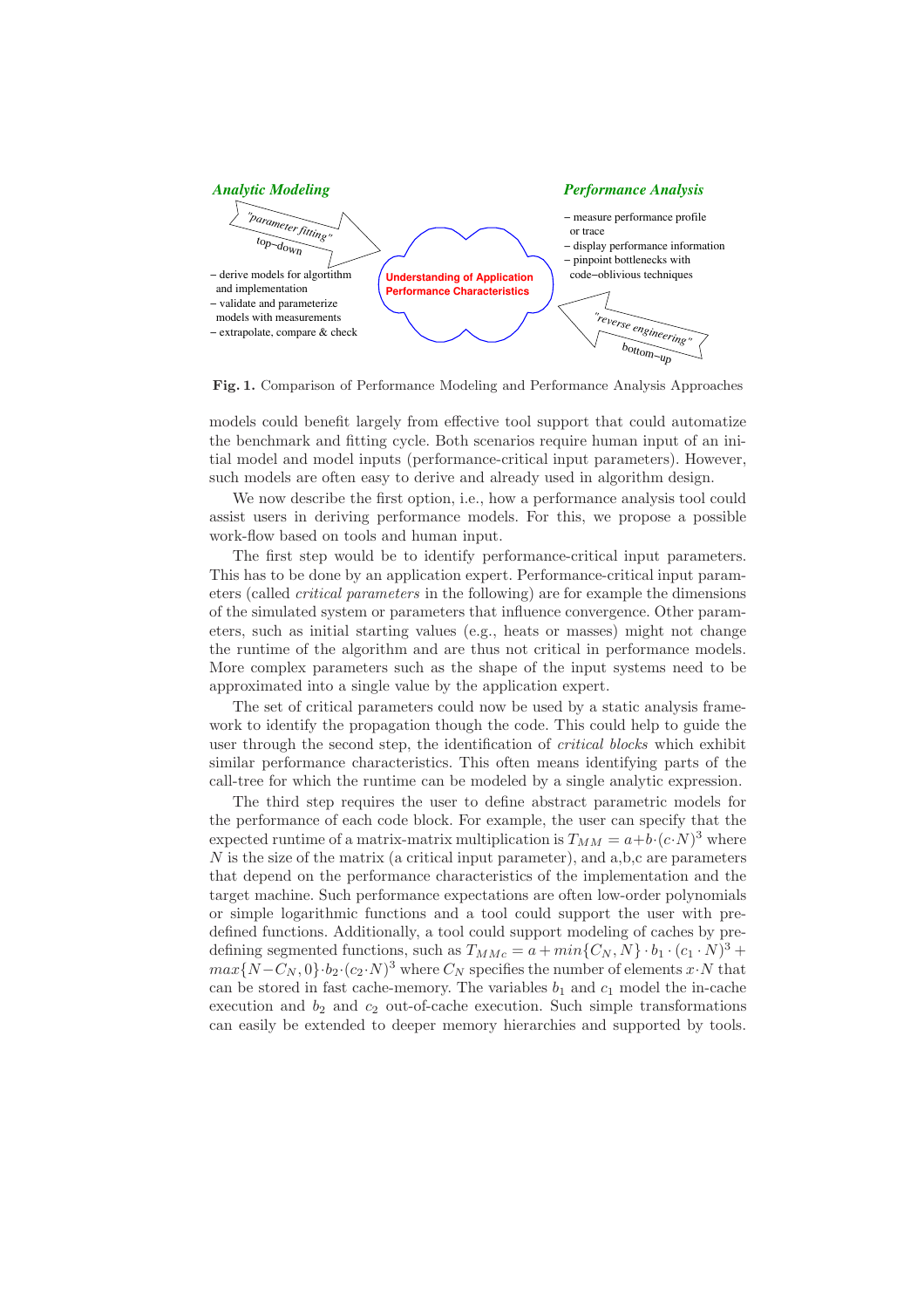The performance tool could then assist in conducting a series of benchmarks with different values of N and perform user-guided statistical fits to the target function in order to parametrize the model.

Communication analysis could similarly be guided by tools. A communication model usually includes the number of messages and the communicated sizes for each critical block. Those counts are then used to parametrize network models such as the LogGPS model. Tools and techniques to parametrize the LogGPS machine model exist elsewhere [8].

The model validation phase could similarly be automated with an appropriate tool which then benchmarks different parameter configurations in order to certify the model's prediction. Several well-known methods from statistics exist to perform such checks. This would imply that tools need to be extended to run multiple experiments instead of analyzing only a single experiment.

The two main impediments to wide adoption of analytic performance modeling are (1) that the software developer needs to be familiar with the details of the modeling strategy and (2) the necessary manual work and missing standardization and guidance for notation (cf. UML). The proposed tool-support would address both in that it offers an integrated interface to performance analysis and performance modeling. Tools would also be able to adopt UML-like syntax and add performance assertions (cf.  $[10, 14]$ ). This would enhance the software development cycle in HPC and help the developers to focus on end-to-end performance and thus improve productivity.

### 4 A Motivating Modeling Example: MILC

We now present a brief overview about manual analytic performance modeling for the MIMD Lattic Computation (MILC) code [3]. This code is highly regular and the code- and data-flow is mostly deterministic and very structured. The balanced computation is performed on a regular four-dimensional grid.

The critical parameters of the MILC code are the size of each dimension nx, ny, nz, nt, the number of warmups (warms) and trajectories (trajecs), steps per trajectory (steps) and trajectories between measurements (meas). The number of CG iterations is determined by different input parameters (masses and convergence factors) but a single step usually requires around 2,100 iterations.

Identifying the critical blocks can often be done by analyzing the call-graph and identifying subtrees with common performance characteristics. The MILC developers already identified five significant blocks: (1) LL (load\_longlinks), (2) FL (load fatlinks), (3) CG (ks congrad), (4) GF (imp gauge force), and (5) FF (eo fermion force twoterms).

The expected runtime of each of the serial blocks scales linearly with the number of grid points per process  $V$ . Thus, a simple linear function, for example  $T_{GF}(V) = t_{1,GF} \cdot V$  can be used to model the performance. In order to model the cache hierarchy, we split the linear model into two pieces  $T_{GF}(V) = t_{1,GF}$ .  $\min\{s_{GF}, V\} + t_{2,GF} \cdot max\{0, V - s_{GF}\}\$  with  $t_{1,GF}$  being the in-cache time per grid point and  $t_{2,GF}$  being the out-of-cache time.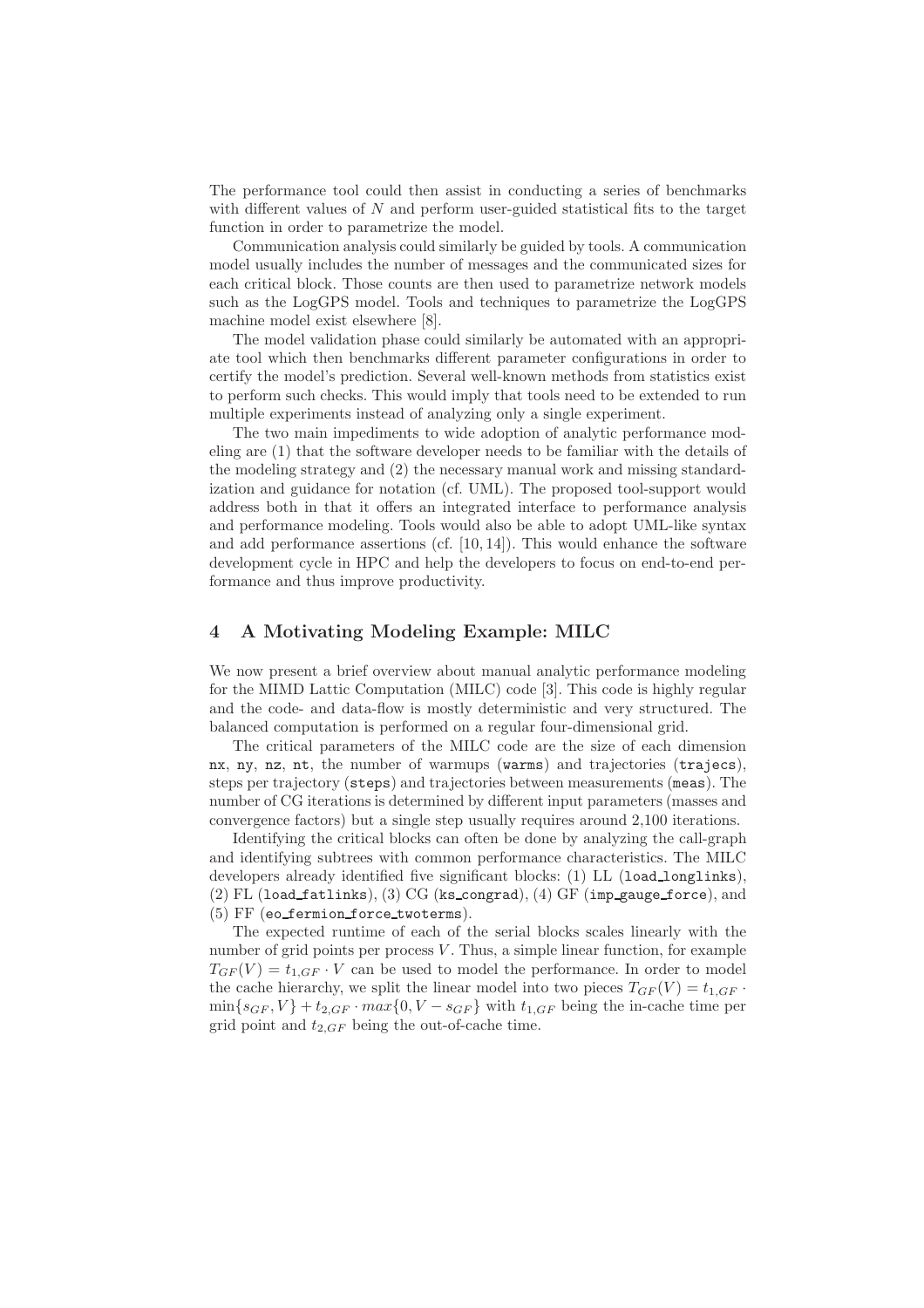Parametrizing  $t_{1,GF}$  and  $t_{2,GF}$  and finding the exact switching point s is usually done via curve-fitting. Figure 2(a) shows the benchmarked and parametrized model  $(t_{1,GF} = 88\mu s, t_{2,GF} = 157\mu s,$  and  $s_{GF} = 1900$ . The model was parametrized by least-squares curve-fitting which could be easily supported by tools. This time-consuming step needs to be repeated for each target architecture and can easily be automatized.



Fig. 2. Performance Modeling on POWER5+.

A complete serial application model can now be constructed from either a detailed understanding of the code execution or by analyzing multiple different program runs and observing the number of invocations of each critical block. The complete serial model for MILC is a simple linear model:

$$
T_{serial}(V) = (\text{trajecs} + \text{warms}) \cdot \text{steps} \cdot [T_{FF}(V) + T_{GF}(V) + 3(T_{LL}(V) + T_{FL}(V))] + \left\lfloor \frac{\text{trajecs}}{\text{meas}} \right\rfloor [T_{LL}(V) + T_{FL}(V)] + \text{niters} \cdot T_{CG}(V)
$$

Parallel execution models can often be derived from serial performance models. For MILC, it is sufficient to add the communication overheads to the serial time. The communication overhead depends on the number and sizes of messages sent via point-to-point and collective communication calls. Those parameters can either be derived from the source-code or measured with performance tools. Using the latter approach, we were able to construct a simple linear model for detailed message counts and sizes for nearest-neighbor (along the four-dimensional grid) and collective (CG convergence checks) communication. We omit the detailed linear equations for brevity. Tool support for automatic counting and data correlation could improve productivity significantly.

Figure 2(b) shows the parallel performance model for GF on 16, 256, and 1024 CPUs. The used LogGPS model ignores congestion and shows thus some little deviation from the benchmark for large V.

#### 4.1 Application of the Model

After successfully deriving and parametrizing the model for POWER5+, we are able to make a first prediction for the performance of a large-scale system like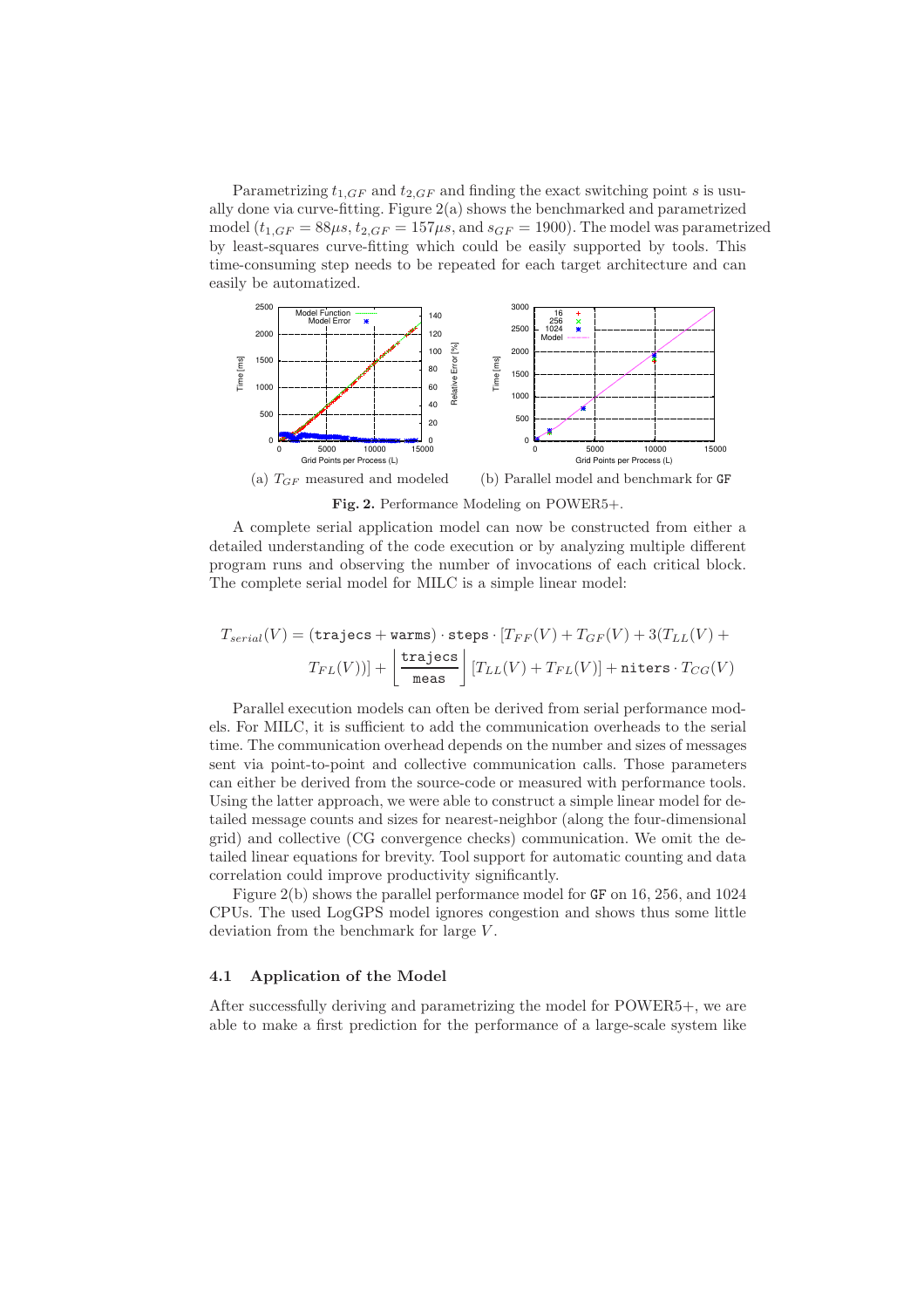Blue Waters. At this point, there is only a single POWER7 MR system available for testing but the network parameters are known to us. First, we construct a serial performance model as described before. Figure 3(a) shows the serial model in comparison to POWER5+. Figure 3(b) shows the parallel model prediction for 1,024 CPUs.



Fig. 3. Performance Models of POWER7 MR.

The parallel model allows us to predict the performance and identify potential improvements. For example, a possible optimization which could save up to 15% for small V is the replacement of the pack routine with MPI Datatypes. The benefits of this approach were demonstrated in practice [6].

# 5 Summary and Conclusion

We support the idea of making analytic performance modeling part of the HPC software development cycle in order to improve programmer productivity and code maintainability.

We show that a huge body of knowledge, techniques and tools exist in the analytic performance modeling and the performance analysis tools communities. We show how performance tools and performance modeling could mutually benefit from each other and we propose an easy roadmap to extend existing tools with the capability to support simple performance models.

We also show a simplified exemplary model for the MILC application which could be used as a starting point to explore tool support for analytic performance modeling. More complex (less regular) applications most likely require more advanced techniques. However, techniques like clustering are already employed in current performance analysis tools such as Vampir and TAU.

We propose to both communities to analyze the mutual benefits and develop a roadmap to synchronize the efforts in analytic modeling and performance analysis.

Acknowledgments The author thanks William Gropp, Bill Kramer, and Marc Snir for many helpful discussions and ideas regarding concepts of analytic modeling. Thanks to Steven Gottlieb for discussions about MILC and Shirley Moore, Fredrik Kjolstad and all anonymous reviewers for comments on early drafts of this work.